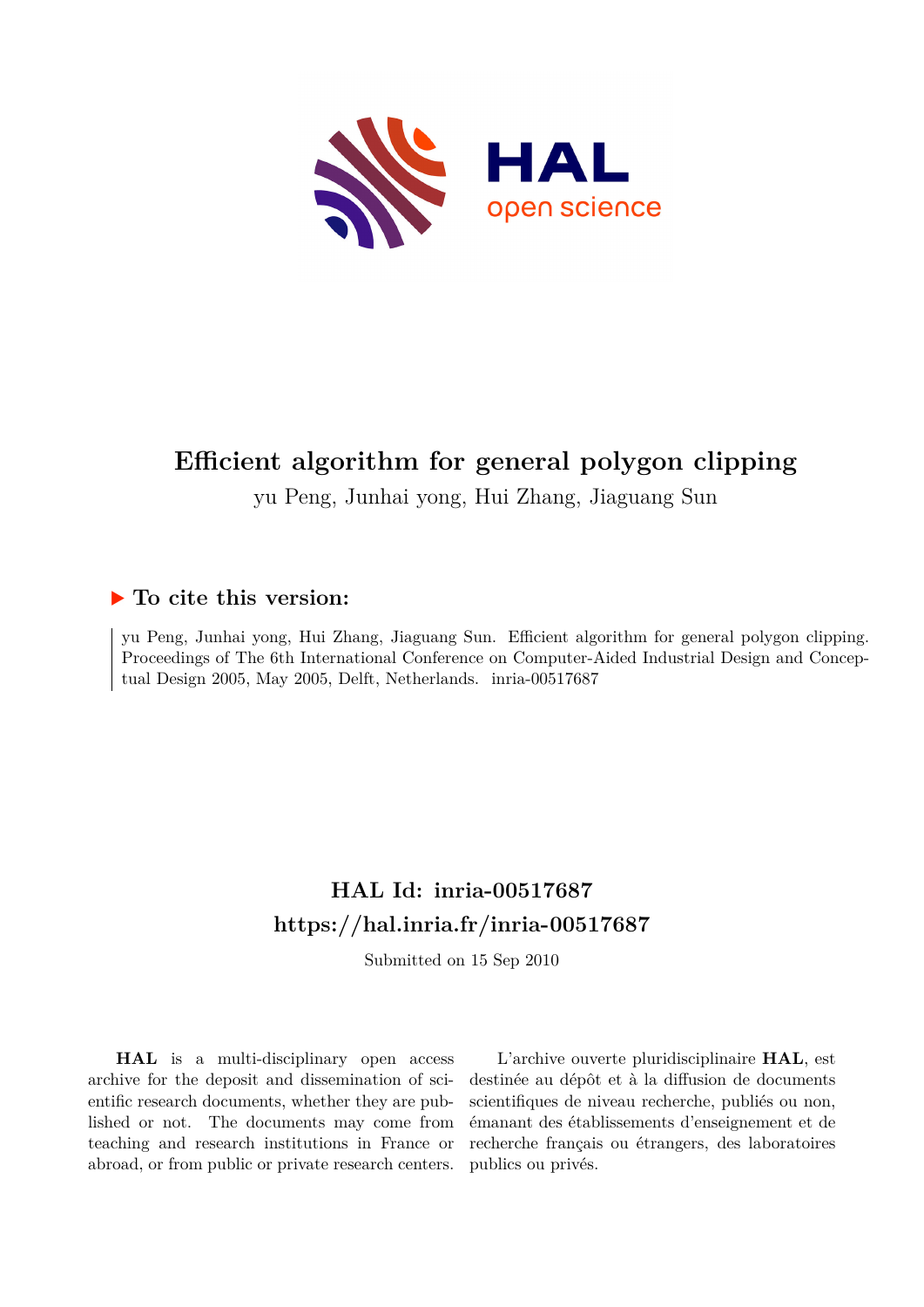## **EFFICIENT ALGORITHM FOR GENERAL POLYGON CLIPPING**

Yu Peng<sup>1,2</sup> Junhai Yong<sup>1</sup> Hui  $Zhang<sup>1</sup>$ Jiaguang Sun $^{1,2}$ 

<sup>1</sup> School of Software, Tsinghua University, Email: [pengyu00@mails.tsinghua.edu.cn](mailto:pengy@cg.cs.tsinghua.edu.cnzju.edu.cn) <sup>2</sup> Department of Computer Science and Technology, Tsinghua University

**ABSTRACT:** We present an efficient algorithm to determine the intersection of two planar general polygons. A new method based on rotation angle is proposed to obtain the classification of an edge with respect to a polygon. The edge candidates can be determined efficiently by a 1-dimensional range searching approach based on an AVL tree (a balanced binary search tree). The simplicial chain is used to represent the general polygons, and to determine the classification of polygon edges. Examples are given to illustrate the algorithm.

**KEYWORDS:** Computational geometry, Geometric modeling, Polygon intersection, Polygon Clipping, AVL tree.

### **1. INTRODUCTION**

Polygon clipping with applications in various areas of computer graphics [7, 15] and CAD (Computer Aided Design) [4, 9] is one of the fundamental problems of the computational geometry [1, 10, 12]. In literature lots of approaches for polygon clipping are presented [5, 6, 8, 11, 13-16]. Peng et al [8] have made a good summarization of the latest research directions on this problem, and proposed a simpler, more efficient and more robust algorithm to determine the intersection of two general polygons with respect to the algorithm by Rivero and Feito [11]. The algorithm uses a process of double-nested loop to determine all edges of a polygon that are contained within the simplices of other polygon, which would spend time on some useless calculation.

A more efficient algorithm is presented in this paper. As with the algorithm by Peng et al  $[8]$ , we adopt the simplex theory to handle general polygons. In Peng et al algorithm, each inclusion test between an edge midpoint of one polygon and a simplex of the other is performed. Practically, however, an edge midpoint of one polygon is contained within no or only a few simplices of the other. In the new algorithm, the process of double-nested loop is reduced to a 1D range searching using an AVL tree. The new algorithm is more efficient, as it requires half as much running time as the algorithm presented by Peng et al does.

#### **2. PRELIMINARIES**

We begin by briefly reviewing some definitions

and properties about simplicial chain by Feito et al [3] and Peng el al  $\lceil 8 \rceil$ . (Refer to  $\lceil 2, 3, 8 \rceil$  for more details).

A general planar polygon is a single polygon or a polygon consisting of a set of non-intersecting single polygons. The boundary of a single polygon consists of an outer contour and several non-intersecting inner contours. Each contour is represented by several directed edges and may be convex or concave. The outer contour is oriented in counterclockwise and the inner contours in clockwise. Thus, the interior of the polygon is on the left side of each directed edges.

A simplex *S* is an ordered triangle, and the coefficient of *S* equals *sign*(Area\_sign(*S*)), where *sign* is the sign function and Area\_sign is the signed area of the ordered triangle. In the remaining part of this paper, the simplex is referred to an original simplex, where a vertex of the simplex lies on the origin. The directed edge, an endpoint of which lies on the origin, is called an original edge (otherwise called a non-original edge). A simplicial chain is a collection of the sequence of the simplices  ${S_i}$  and the sequence of the coefficients  $\{\alpha_i\}$ , and it is denoted by  $\lambda = \sum \alpha_i \cdot S_i$ , where *i*=1, 2, ..., *n*.

**Definition 1**. Given a simplicial chain  $\lambda = \sum a_i S_i$ , for any point **Q**∈R<sup>2</sup>, a characteristic function  $f_\lambda$  is defined by

$$
f_{\lambda}(\mathbf{Q}) = \begin{cases} 1 & , \mathbf{Q} \text{ is on the non-original edge of } \mathbf{S}_i \\ \sum_{i=1}^{n} \beta_i & \text{otherwise.} \end{cases}
$$
 (1)

where

$$
\beta_i = \begin{cases} a_i, & \text{if } \mathbf{Q} \text{ is inside the open region of } \mathbf{S}_i, \\ \frac{1}{2} a_i, & \text{if } \mathbf{Q} \text{ is on some original edge of } \mathbf{S}_i, \\ 0, & \text{otherwise.} \end{cases}
$$
 (2)

The closed set of the point set given by  $P_{\lambda} = \{Q \mid$ *f*<sub> $\lambda$ </sub>(**Q**)=1, **Q**∈**R**<sup>2</sup>} is a polygon, and  $\lambda$  is called the simplicial chain associated with the polygon. Given a general polygon, we could find its associated simplicial chain.

**Lemma 1**. Let **P** be a polygon determined by *n* edges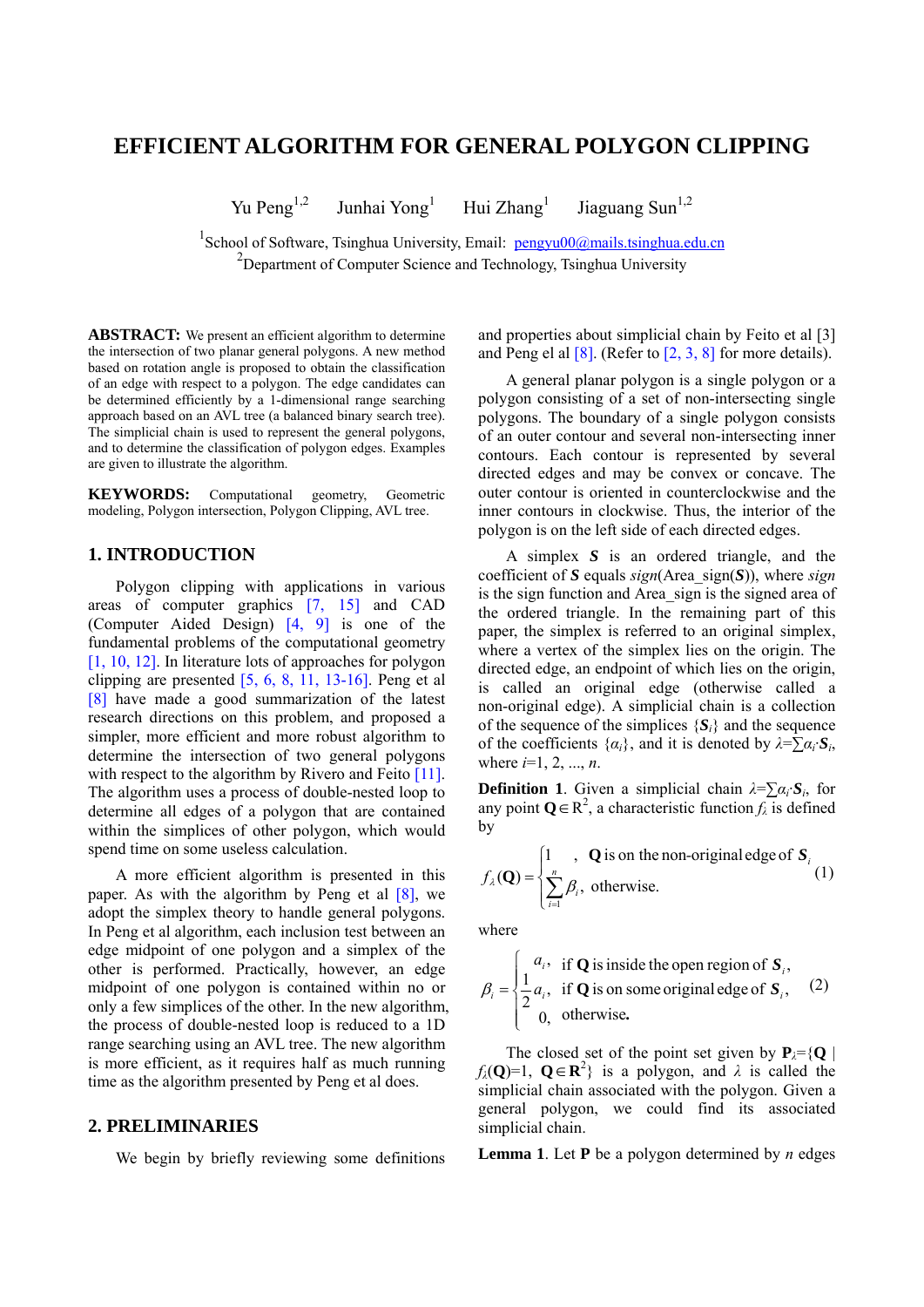$e_1, e_2, \ldots, e_n$ . Let  $S_i$  be the original simplex determined by the origin and  $e_i$ , and let  $\alpha_i$  be the coefficient of  $S_i$ , where  $i=1, 2, ..., n$ . Then  $\lambda = \sum \alpha_i S_i$  is the simplicial chain associated with polygon **P**.



**Figure 1.** associated simplicial chain of given triangle

Figure 1 gives an example of an associated simplicial chain of a triangle. This paper assumes that the general polygons are in the first quadrant. A translation is enough to move any general polygons into the first quadrant if it is necessary to do so. Given two general polygons, the subdivision process is as follows. First, calculate intersection points and touching points (some edges' endpoints lying on other edges) of two general polygons. Then subdivide the directed edges of two polygons into smaller directed edges at the intersection points and the touching points. Finally, establish the new general polygons from the subdivided directed edges.

**Theorem 1**. Let  $P_1$  and  $P_2$  be two general polygons after the subdivision process, and  $\vec{e}$  be a directed edge of  $P_1$ . Assume that neither  $\vec{e}$  nor  $-\vec{e}$  is a directed edge of  $P_2$ . Then,  $\vec{e}$  is inside  $P_2$  if and only if the midpoint of  $\vec{e}$  is in **P**<sub>2</sub>.

**Definition 2.** Let  $P_1$  and  $P_2$  be two given general polygons after the subdivision process. Let *λ* be the simplicial chain of  $P_2$ . For any directed edge  $\vec{e}$  of  $P_1$ , the characteristic function *f* of  $\vec{e}$  on **P**<sub>2</sub> is given by

$$
f(\vec{e}) = \begin{cases} 1, & \text{if } \vec{e} \text{ is a directed edge of } \mathbf{P}_2, \\ 0, & \text{if } -\vec{e} \text{ is a directed edge of } \mathbf{P}_2, \\ f_{\lambda}(\mathbf{Q}), & \text{otherwise.} \end{cases}
$$
 (3)

where **Q** is the midpoint of  $\vec{e}$ , and  $f_\lambda(\mathbf{Q})$  is defined by Eqn. (1).

**Corollary 1**. Let  $\vec{e}$  be a directed edge of  $P_1$ . Then,  $\vec{e}$  is contained within **P**<sub>2</sub> if and only if  $\vec{f}(\vec{e})=1$ , where  $f(\vec{e})$  is defined by Eqn. (3).

The following theorem uses the simplex theory to obtain the clipped polygon of two given polygons.

**Theorem 2**. Given two general polygons  $P_1$  and  $P_2$ after the subdivision process. Then, the associated simplicial chain of the clipped polygon  $P_3 = P_1 \cap P_2$  is

$$
\lambda_{\mathbf{P}_3} = \sum a_i \cdot \mathbf{S}_i + \sum a'_j \cdot \mathbf{S}'_j + \sum b_k \cdot \mathbf{U}_k \tag{4}
$$

where  $i = 1, 2, ..., n, j = 1, 2, ..., n', k = 1, 2, ..., l, \{S_i\}$ and  ${S'_i}$  are two subsets consisting of the simplices of  $P_1$ , respectively. The non-original edge of each  $S_i$  is

inside  $P_2$ , and the non-original edge of each  $S'_j$  is equivalent to some directed edge of  $P_2$ .  $\{U_k\}$  is a subset consisting of the simplices of  $P_2$ . The non-original edge of each  $U_k$  is inside  $P_1$ .  $\{a_i\}$ ,  $\{a'_j\}$ and  ${b_k}$  are the coefficient sets of simplices of  ${S_i}$ ,  ${S}'_j$  and  ${U_k}$ , respectively.

#### **3. ROTATION ANGLE**

In order to obtain an efficient algorithm, we need some new definitions and terminology.

**Definition 3.** Given a point, the rotation angle of the point is given by the counterclockwise angle that the positive *x*-axis makes with the segment from the origin to the point.

As shown in Figure 2,  $\alpha$ ,  $\beta$  and  $\gamma$  are the rotation angles of the points  $p_1$ ,  $p_2$  and  $p_3$ , respectively. From the feature of the rotation angle of a point, we could have the following theorem.



**Figure 2.** Rotation angle of points

**Theorem 3.** Given an original simplex and a point in the first quadrant. The point is inside the simplex, if and only if the following two conditions are both satisfied:

- The rotation angle of the point is in the range  $[x:x']$ .
- Both the origin and the point are on the same side of the non-original edge of the original simplex.

Where  $x$  and  $x'$  are the rotation angles of two endpoints of the non-original edge of the original simplex, respectively.

As shown in Figure 2,  $p_2$  is inside the simplex  $S$ . The rotation angle  $\beta$  of  $p_2$  is in the range  $[\theta_1:\theta_2]$ , and both the origin and  $p_2$  are on the same side of the edge  $\overline{AB}$ , where  $\theta_1$  and  $\theta_2$  are the rotation angles of **B** and **A**, respectively. The situation of neither  $p_1$  nor  $p_3$ satisfies the above two conditions simultaneously, where the rotation angle of  $p_1$  is greater than  $\theta_1$ , and the origin and  $p_3$  are not on the same side of  $\overline{AB}$ ). Hence, neither  $p_1$  nor  $p_3$  is inside *S*.

**Definition 4.** Given a general polygon and an original simplex in the first quadrant, an edge of the polygon is called an edge candidate with respect to the simplex if and only if the rotation angle of the edge midpoint is in the range  $[x:x']$ , where *x* and *x'* are the rotation angles of two endpoints of the non-original edge of the original simplex, respectively.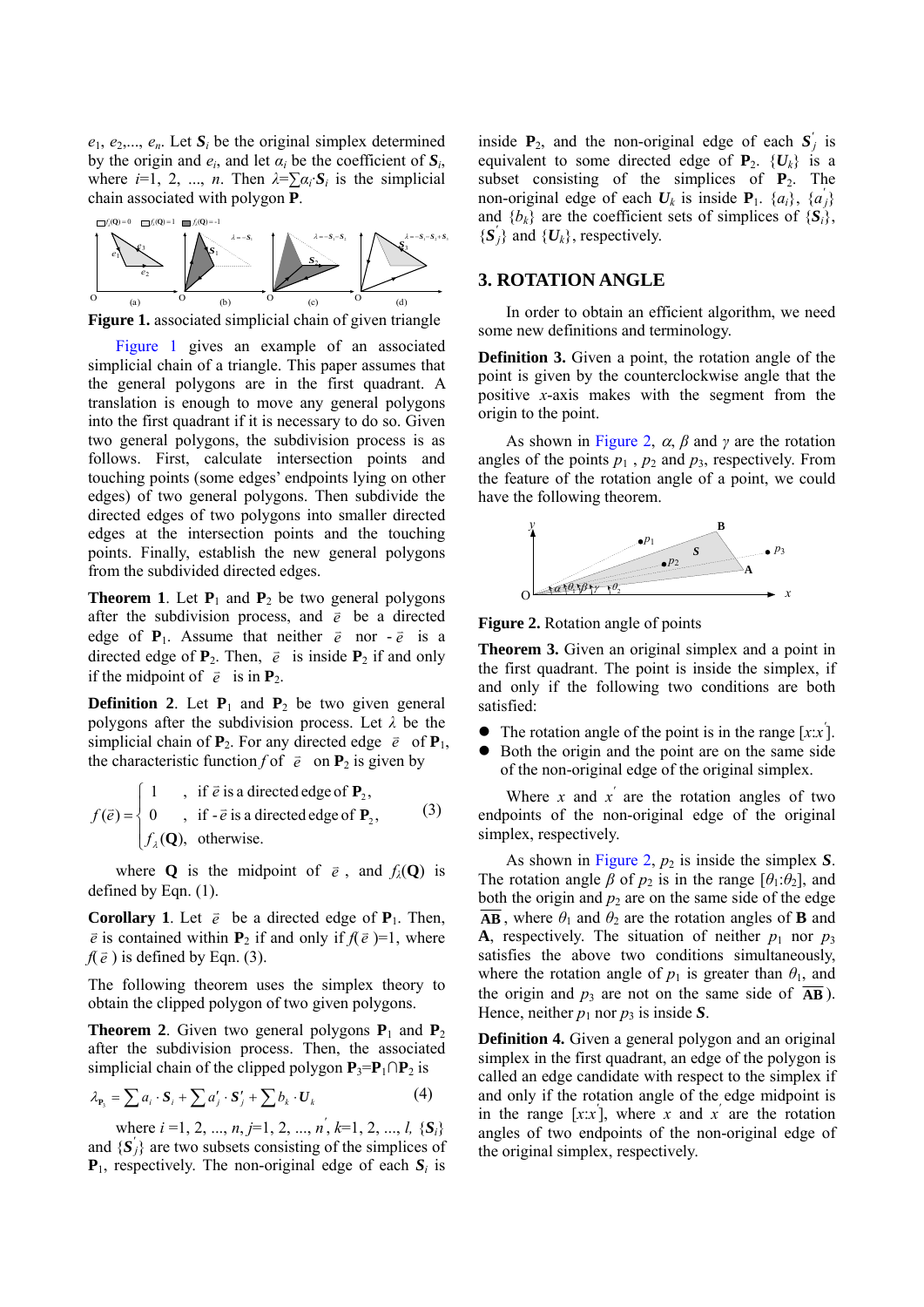#### **4. CLIPPING ALGORITHM**

The new algorithm is based on the simplex theory mentioned in Section 2. The pseudo code for the algorithm is illustrated in Figure 3.

**Algorithm** CLIPPING  $(\mathbf{P}_1, \mathbf{P}_2, \mathbf{P}_3)$ 

*Input.* two general polygon  $P_1$  and  $P_2$ .

*Output.* the clipped polygon  $P_3 = P_1 ∩ P_2$ .

 $\mathbf{P}_1^*$  and  $\mathbf{P}_2^*$  are the polygons after subdivision. \*/

**1.** SUBDIVISIONPROCESS  $(\mathbf{P}_1, \mathbf{P}_2, \mathbf{P}_1^*, \mathbf{P}_2^*)$ ; /\*  $\lambda_1$ <sup>\*</sup> is the associated simplicial chain of  $P_1$ <sup>\*</sup>. \*/

**2.** BUILDSIMPLICIALCHAIN  $(\mathbf{P}_1^*, \lambda_1^*)$ ;

/\*  $\lambda_2$ <sup>\*</sup> is the associated simplicial chain of  $P_2$ <sup>\*</sup>. \*/

**3.** BUILDSIMPLICIALCHAIN  $(\mathbf{P}_2^*, \lambda_2^*)$ ;

/\*  $s_i^*$  is the non-original edges of the simplices  $S_i^*$  from  $\lambda_1^*$ ;  $f(s_i^*)$  is the characteristic function of  $s_i^*$  on  $P_2$  according to Definition 2; SUBJECT means that  $\mathbf{P}_1^*$  is the subject polygon.\*/

**4.** CALEDGECHARACTER  $(\mathbf{P}_1^*, \mathbf{P}_2, \lambda_1^*, \lambda_2, f(s_i^*)$ , SUBJECT); /\*  $u_j$ <sup>\*</sup> is the non-original edges of the simplices  $U_j$ <sup>\*</sup> from  $\lambda_2$ <sup>\*</sup>;  $f(u_j$ <sup>\*</sup>) is the characteristic function of  $u_j^*$  on  $P_1$ ; CLIP means that  $P_2^*$  is the clip polygon.\*/

5. CALEDGECHARACTER  $(\mathbf{P}_2^*, \mathbf{P}_1, \lambda_2^*, \lambda_1, f(u_i^*), \text{CLIP})$ ; /\* Calculate the resultant simplicial chain  $\lambda_3$  through  $\lambda_1^*$  and  $\lambda_2^*$  using Theorem 2. \*/

**6.** CALRESULTCHAIN  $(\lambda_1^* f(s_i^*), \lambda_3)$ ;

**7.** CALRESULTCHAIN  $(\lambda_2^* f(u_i^*), \lambda_3)$ ;

**Figure 3.** Pseudo code for clipping algorithm

At first, the subdivision process is performed on the given general polygons. Then, build the simplicial chains for both polygons according to Lemma 1, and calculate the value of the characteristic function for each edge of one polygon on the other's original polygon (the polygon before the subdivision process) through Corollary 1. At last, the simplicial chain of the clipped polygon  $P_3$  is obtained through a subroutine CALRESULTCHAIN shown in Figure 4, and we have the polygon  $P_3$  from the simplicial chain.

CALRESULTCHAIN (*λ*,*f*(*si*),*λ*3)

*<i>Input.* The simplicial chain  $\lambda$  and the characteristic function  $f(s_i)$ *Output.* The resultant simplicial chain  $\lambda_3$ .

**1. for** each simplex  $S_i$  of  $\lambda$  **do** 

2. **if**  $f(s_i)=1$  **then** /\*  $s_i$  is the non-original edge of  $S_i$ . \*/<br>**3.** Add the simplex  $S_i$  and its coefficient to  $\lambda_3$ .

Add the simplex  $S_i$  and its coefficient to  $\lambda_3$ ;

**Figure 4.** Pseudo code for calculating the resultant simplicial chain

The subdivision process is already described in Section 2. How to build a simplicial chain of a general polygon is introduced in Lemma 1. According to Definition 2 and Corollary 1, we could obtain the value of an edge characteristic function of a polygon by calculating the classification between the edge midpoint and each simplex of the other. Practically, however, an edge midpoint of one polygon is contained within no or only a few simplices of the other.

In order to accelerate the calculation of value of the edge characteristic function, we extend the 1-dimensional range searching approach [1] with the

principles described in Section 3. The edge candidates can be determined by this approach efficiently. The pseudo code for calculating values of edge characteristic functions is illustrated in Figure 5.

CALEDGECHARACTER  $(\mathbf{P}_1, \mathbf{P}_2, \lambda_1, \lambda_2, f(s_i), t)$ *Input.* Two polygons  $P_1$  and  $P_2$  and their respective simplicial chains  $\lambda_1$  and  $\lambda_2$ , *t* denotes the type of **P**<sub>1</sub>. *Output.* The characteristic function  $f(s_i)$  of  $s_i$  on  $P_2$ . /\* Initiate the function  $f(s_i)$ ;  $s_i$  is the non-original edge of  $S_i$ .\*/<br>**1.** for each simplex  $S_i$  of  $\lambda_1$  do **for** each simplex  $S_i$  of  $\lambda_1$  **do 2.**  $f(s_i) \leftarrow 0$ ; /\* Build the 1D range searching tree; **T** is the AVL tree \*/ **3.** BUILD1DRANGETREE  $(\lambda_1, f(s_i), P_2, T, t)$ ;<br>**4.** for each simplex  $U_i$  of  $\lambda_2$  do **for** each simplex  $U_i$  of  $\lambda_2$  **do** /\*  $u_j$  is the non-original edge of  $U_j$ . \*/ **5.**  $x \leftarrow$  the minor rotation angle of endpoints of *u<sub>i</sub>*; **6.**  $x' \leftarrow$  the major rotation angle of endpoints of  $u_j$ ; /\*  $v_s$  is the split node;  $[x:x']$  is the 1D query range with  $x \le x'$ . \*/ **7.**  $v_s$  ← FINDSPLITNODE (**T**,[*x*:*x*<sup> $\cdot$ </sup>]); **8. if**  $v_s \neq \textbf{NULL}$  **then** /\*  $ra(v_s)$  denotes the rotation angle stored at  $v_s$ . \*/<br>9. **if**  $ra(v_s)$  is in [x:x<sup>-</sup>] **then 9. if**  $ra(v_s)$  is in  $[x:x']$  **then** /\* Calculate  $f(s(v_s))$ ;  $s(v_s)$  denotes the directed edge stored at  $v_s$ . \*/ **10.** CALVAL  $(f(s(v_s)), U_j)$ ;<br>**11. if**  $v_s$  is not a leaf **then if**  $v_s$  is not a leaf **then** /\* Follow the path to *x* and calculate the characteristic functions of the edge candidates;  $lc(v_s)$  denotes the left child of  $v_s$ . \*/ **12.**  $v \leftarrow lc(v_s);$ <br> **13.** while  $v \neq 1$ **13. 13. 13. 13. 13. 13. 13. 13. 13. 13. 13. 13. 13. 13. 13. 13. 13. 13. 13. 13. 13. 13. 13. 13. 13. 13. 13. 13. 13. 13. 13. 13. 13. 13. 13. 13. 13. 14. if**  $ra(v) \ge x$  **then 15.** CALVAL  $(f(s(v)), U_i)$ ; /\* Traverse the subtree rooted at  $rc(v)$ ;  $rc(v)$  denotes the right child of *v*. \*/ **16.** CALSUBTREEVAL  $(rc(v), f(s(rc(v))), U_i)$ ; **17.**  $v \leftarrow lc(v)$ ; **18. else**  $v \leftarrow rc(v)$ ; **19.** Follow the path to  $x'$ , calculate the characteristic functions of the edge candidates, which is similar to lines 12-18.

**Figure 5.** Pseudo code for calculating the values of edge the characteristic functions

Now we describe CALEDGECHARACTER in more details. First initiate the edge characteristic functions in line 1 and line 2. Then build the AVL tree **T** in line 3. Each node of **T** stores a directed edge of one polygon and the rotation angle of the edge midpoint. We assume that the left subtree of a node *v* contains all the rotation angles smaller than or equal to  $ra(v)$ and that the right subtree contains all the rotation angles strictly greater than  $ra(v)$ . In lines 4-19, we traverse each simplex of the other polygon. For each simplex, we adopt the 1-dimensional range searching approach to determine the nodes, where the rotation angles stored at the nodes are in the range  $[x:x']$ . To find these nodes we first search for the node  $v_s$  in line 7, where the paths to  $x$  and  $x'$  split shown in Figure 6.

FINDSPLITNODE (**T**,[*x*:*x'* ])

*Input.* An AVL tree **T** and the query range  $[x:x']$  with  $x \le x'$ . *Output.* The node  $v$  where the paths to  $x$  and  $x'$  split.

```
1. v \leftarrow the root of T;
```
/\*  $ra(v)$  denotes the rotation angle stored at *v*;  $lc(v)$  and  $rc(v)$  denote the left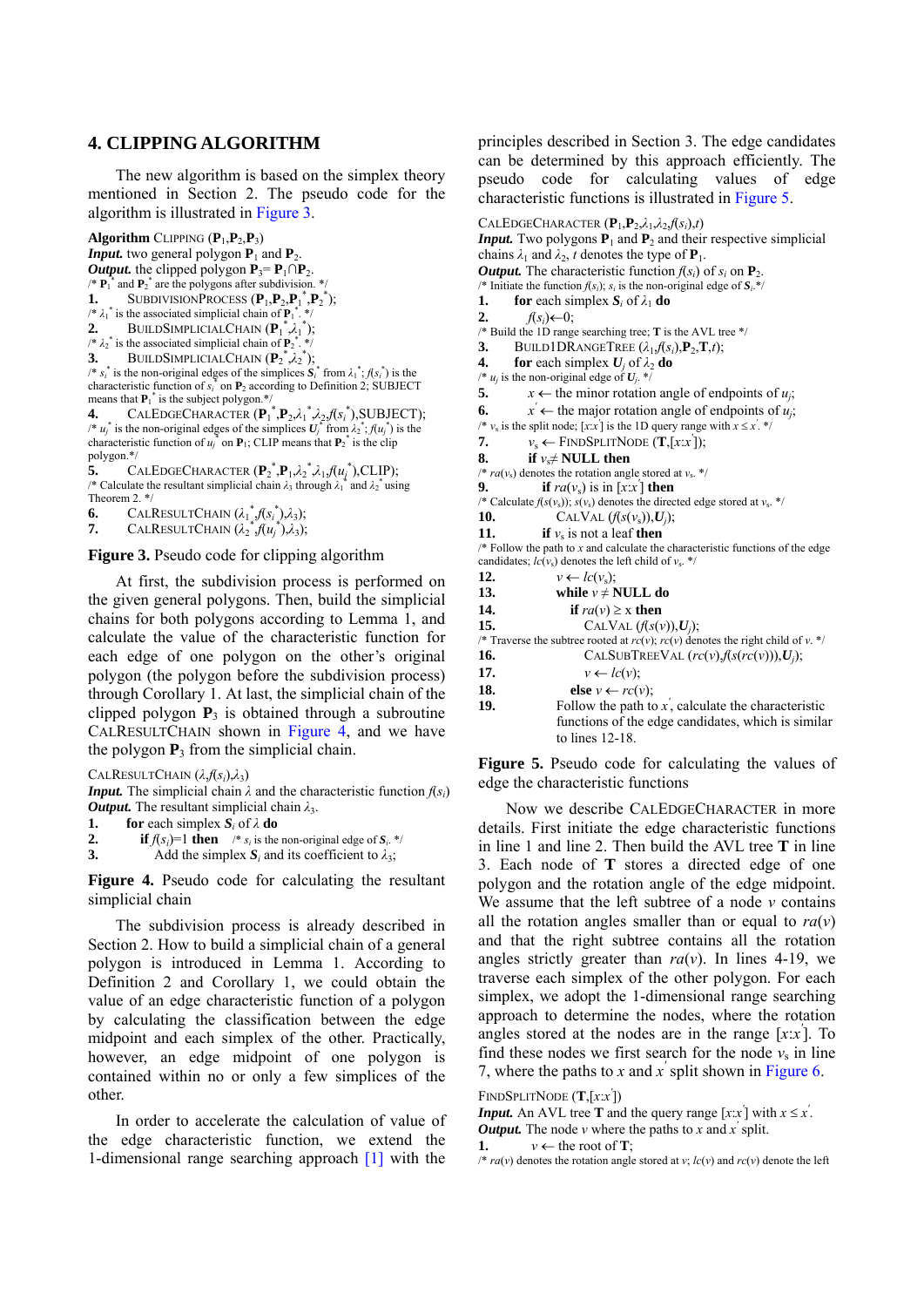child and right child of *v*, respectively. \*/

```
2. while v \neq \textbf{NULL} and \left(\textit{ra}(v) \leq x \text{ or } \textit{ra}(v) \geq x'\right) do
```

```
3. if \left(\text{ra}(\nu) \geq x^{\prime}\right) then
```

```
4. v \leftarrow lc(v);
```

```
5. else v \leftarrow rc(v);
```

```
6. return v;
```
**Figure 6.** Pseudo code for finding the split node

Starting from  $v_s$  we then follow search path of x. At each node where the path goes left, we first calculate the characteristic function of the edge stored at it through a subroutine CALVAL, and then do the same calculation on each node in the right subtree, since this subtree is between the two search paths, i.e., the edges stored at the nodes in the subtree are the edge candidates. CALSUBTREEVAL is recursive and it is used to calculate the characteristic functions of all nodes in the subtree (The subroutine is illustrated in Figure 7). Similarly, follow the path of  $x'$  and calculate the characteristic functions of the edge candidates.

```
CALSUBTreeVAL (v,f(s),U)
```
*Input.* A node *v* in the AVL tree and a simplex *U*.

*Output.* The edge characteristic function *f*(*s*). /\*  $s(\overline{v})$  denotes the directed edge stored at  $v$ ; *lc*(*v*) denotes the left child of *v*;  $rc(v)$  denotes the right child of  $v.*/$ 

1. **if**  $v \neq \text{NULL}$  then

2. CALVAL  $(f(s(v)), U)$ ;

**3.** CALSUBTREEVAL  $(lc(v), f(s(lc(v))), U)$ ;

**4.** CALSUBTREEVAL  $(rc(v), f(s(rc(v))), U)$ ;

**Figure 7.** Pseudo code for calculating the values of the edges stored at the subtree

The pseudo code for building AVL tree is shown in Figure 8. According to Definition 2, when a directed edge is shared by two polygons both values of the characteristic functions of this edge on respective polygons are 1. And according to Eqn. (4), only one corresponding simplex of this edge is added to the resultant simplicial chain. Hence, we force  $f(s_i)=1$  in line 6 of BUILD1DRANGETREE, where  $s_i$  is from the subject polygon and it is shared by both polygons.

BUILD1DRANGETREE  $(\lambda, f(s_i), P_2, T, t)$ 

*Input.* The simplicial chains *λ* and the type *t* of the polygon associated with *λ*.

*Output.* An AVL tree **T** and the characteristic function  $f(s_i)$  on polygon **P**2.

```
1. for each simplex S_i of \lambda do
```

```
/* s_i is the non-original edge of S_i; */
```
**2. if**  $s_i$  does not overlap any edges of  $P_2$  **then** 

```
3. p \leftarrow the rotation angle of the midpoint of s_i;
```

```
4. Insert node (s_i, p) into T;
```
/\* It is performed according to Definition 2; \*/

**5. else if**  $t =$  SUBJECT **and**  $s_i$  is a directed edge of  $P_2$  **then 6.**  $f(s_i) \leftarrow 1;$ 

#### **Figure 8.** Pseudo code for building 1D range tree

The subroutine CALVAL is illustrated in Figure 9. It uses Theorem 3 to determine the classification of the edge midpoint in line 1, and the characteristic function of the edge *s* is calculated in line 3 and line 4 according to Definition 1 and Definition 2.

```
CALVAL (f(s), U)
```
*Input***.** A directed edge *s* and a simplex *U.*

*Output***.** The edge characteristic function *f*(*s*).

/\* Obtain the classification by Theorem 3; *u* is the non-original edge of *U*. \*/ **1. if** Both the midpoint of *s* and the origin are on the same

side of *u* **then**  $\frac{f^*}{a(s)}$  denotes the rotation angle of the midpoint of s; mina(*u*) denotes the minor rotation angle of vertices of  $u$ ;  $maxa(u)$  denotes the major rotation angle of vertices of u;  $c(U)$  denotes the coefficient of  $U$ . \*/

2. **if**  $a(s) = mina(u)$  or  $a(s) = maxa(u)$  then

**3.**  $f(s) \leftarrow f(s) + c(U)/2;$ 

```
4. else f(s) \leftarrow f(s) + c(U);
```
**Figure 9.** Pseudo code for calculating the value of an edge to a simplex

### **5. EVALUTION**

#### **5.1 Time Complexity**

Let *n* and *m* be the numbers of edges of the two polygons  $P_1$  and  $P_2$ , respectively, and *k* be the number of the intersection points and the touching points of **P**<sup>1</sup> and  $P_2$ . For the subdivision process, we adopt the plane sweep algorithm introduced in References [1, 10, 12] to calculate the intersection points and touching points. Therefore, the running time required by the subdivision process is  $O((n+m)\log(n+m)+k)$ . The subroutine BUILDSIMPLICIALCHAIN takes an amount of time that is linear in the number of edges of the polygon. CALEDGECHARACTER with respect to the subject polygon uses a loop, which includes the 1D range searching process. The AVL tree can be built in  $O((n+k)\log(n+k))$  time. FINDSPLITNODE takes  $O(log(n+k))$  time. The time spent in a call to CALSUBTREEVAL is linear in  $t_i$ , where  $t_i$  is the number of the edge canditates of subject polygon with respect to the *i*th simplex of clip polygon. Hence, the total time spent in such call s is  $O(t_i)$ . The remaining nodes storing the edge candidates are the nodes on the search path of *x* or *x'*. Because **T** is balanced, these paths have length  $O(log(n+k))$ , so the total time spent in these nodes is  $O(log(n+k))$ . Hence, the time of 1D range searching process is  $O((\log(n+k)) + t_i)$ . Since the 1D range searching process runs *m* times in the loop, the subroutine CALEDGECHARACTER with respect to subject polygon gives a running time of  $O(m \log(n+k)+T_1)$ , where  $T_1=\sum t_i$ . Similarly, CALEDGECHARACTER with respect to clip polygon gives a running time of  $O(n \log(m+k) + T_2)$ , where  $T_2=\sum s_i$  *and s<sub>i</sub>* is the number of the edge canditates of clip polygon with respect to the *j*th simplex of subject polygon. The subroutine CALRESULTCHAIN gives a time of  $O(n+m+k)$ .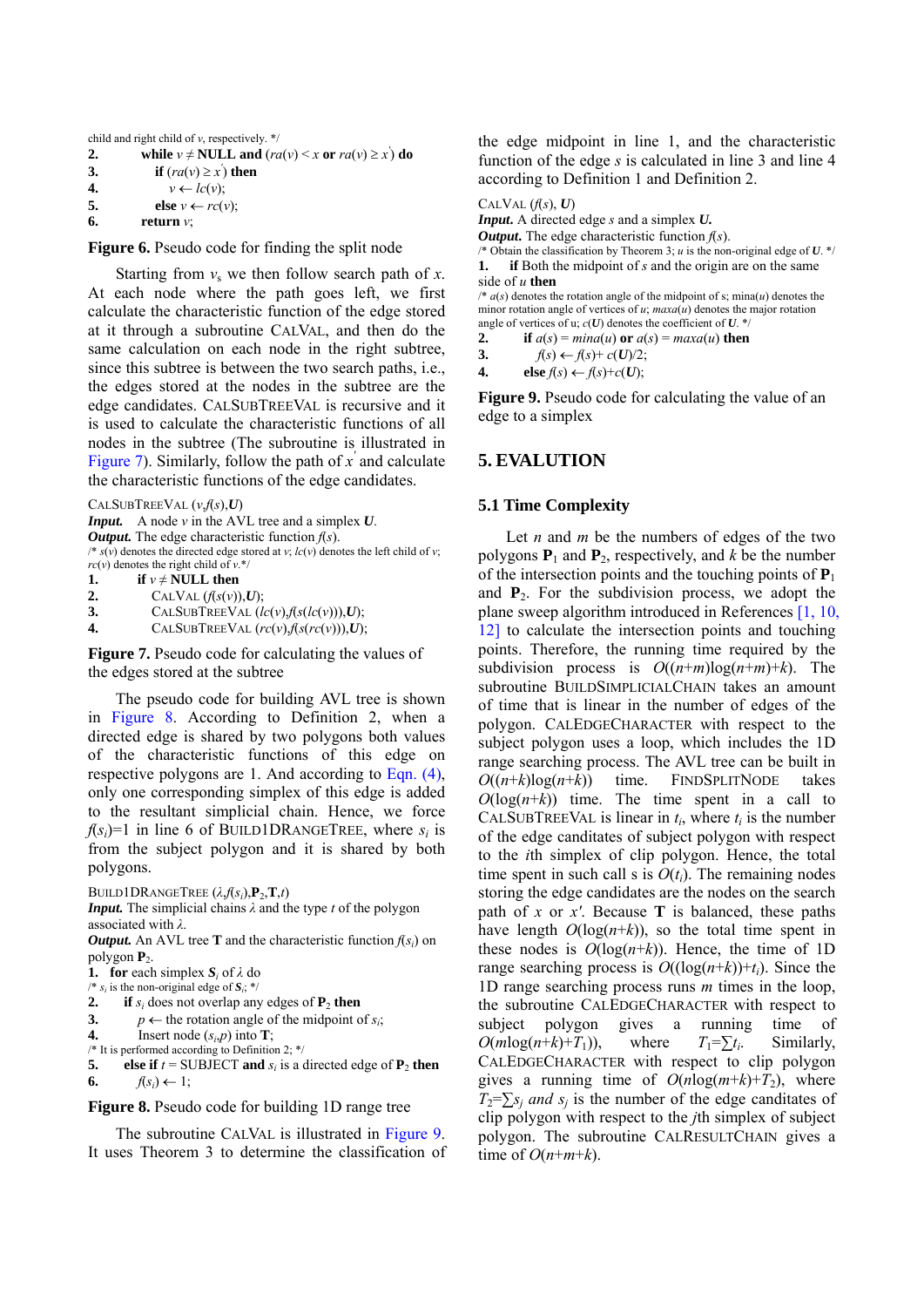#### **5.2 Example**

Next we show an example in which two polygons have some edges in common. Figure  $10(a)$  shows the subject polygons  $P_1$  and the clip polygon  $P_2$ .



**Figure 10.** Example: (a) two polygons with their associated simplicial chains, (b) the clipped polygon (in deep gray)

The simplical chains of  $P_1$  and  $P_2$  are  $\lambda_1 = S_1 - S_2 + S_3 - S_4 + S_5 - S_6$  and  $\lambda_2 = -U_1 - U_2 + U_3 - U_4 - U_5 + U_6$ , respectively. The new algorithm first performs the subdivision process on the two general polygons according to not only the intersection points but also the touching points. After the subdivision process, the simplical chains of  $P_1^*$  and  $P_2^*$  are  $\lambda_1^* = S_1^* - S_2^* - S_3^*$ .  $S_4$ <sup>\*</sup>+ $S_5$ <sup>\*</sup>+ $S_6$ <sup>\*</sup>+ $S_7$ <sup>\*</sup>- $S_8$ <sup>\*</sup>- $S_9$ <sup>\*</sup>+ $S_{10}$ <sup>\*</sup>+ $S_{11}$ <sup>\*</sup>- $S_{12}$ <sup>\*</sup> and  $\lambda_2$ <sup>\*</sup> = - $U_1$ <sup>\*</sup>  $-U_2^*$   $-U_3^*$   $-U_4^*$   $-U_5^*$   $+U_6^*$   $-U_7^*$   $-U_8^*$   $+U_9^*$ , respectively. The simplex  $S_3^*$  is equivalent to the simplex  $U_5^*$ , and the non-orginal edge of  $S_5^*$  has the opposite orientation as the non-original edge of  $U_7^*$ .

Table 1 shows the procedure for calculating the values of the edge characteristic functions of  $P_1^*$  on  $P_2$ . The simplices of  $P_1^*$  and  $P_2$  and their coefficients are shown in the first row and the first column of Table 1, respectively. The second row lists the query range of each simplex of **P**2. The second column lists the rotation angle of the midpoint of each edge of  $P_1^*$ . Note that the value of the charactristic functions of the edges, which overlap some edges of  $P_2^*$ , can be determined directly through the edge directions. Hence, fill the corresponding bracket with '+' where the corresponding  $S_i^*$  and  $\overline{U}_j$  have the non-original edges in common that have the same orientation, and fill the bracket with '−' where the corresponding  $S_i^*$ and  $U_i$  have the non-original edges in common that have the opposite orientations. Assume that the midpoint of the non-original edge of  $S_i^*$  and the simplex  $U_i$  are the point and the simplex in the assumed conditions of Theorem 3, respectively. In the interior of Table 1, the corresponding table cell leaves with blank where the first condition of Theorem 3 is not satisfied. The cell is filled with  $\forall$  where only the first condition of Theorem 3 is satisfied. The cell is filled with  $\sqrt{3}$  where both of the two conditions of Theorem 3 are satisfied. The last column lists the value of the characteristic function of non-original edge of respective  $S_i^*$  according to Definition 2.

**Table 1.** Procedure for calculating the value of edge characteristic functions of  $P_1^*$ 

|                          | $P_2 \rightarrow$                        | $U_1(-1)$ | $U_2(-1)$ | $U_3(1)$ | $U_4(-1)$    | $U_5(-1)$                                                               | $U_6(1)$ | $\int (s_i$  |
|--------------------------|------------------------------------------|-----------|-----------|----------|--------------|-------------------------------------------------------------------------|----------|--------------|
| ${\bf P}_1^* \downarrow$ | $range \rightarrow$<br>$angle\downarrow$ |           |           |          |              | [33.7:38.7] [26.6:33.7] [26.6:29.1] [21.8:29.1] [15.9:21.8] [15.9:38.7] |          |              |
| $S_1$                    | (56.3)                                   |           |           |          |              |                                                                         |          | $\theta$     |
| $S_2(-1)$                | (45.0)                                   |           |           |          |              |                                                                         |          | $\theta$     |
| $S_3$<br>$-1)$           | $^{(+)}$                                 |           |           |          |              |                                                                         |          |              |
| $S_4^*(-1)$              | (24.0)                                   |           |           |          | $\checkmark$ |                                                                         | v        | $-1+1=0$     |
| $S_{\rm S}$              |                                          |           |           |          |              |                                                                         |          | $\theta$     |
| $S_6(1)$                 | (32.9)                                   |           | ×         |          |              |                                                                         |          |              |
| $S_7$                    | (45.0)                                   |           |           |          |              |                                                                         |          | $\theta$     |
| $S_8$<br>$-11$           | (42.1)                                   |           |           |          |              |                                                                         |          | $\theta$     |
| $S_{9}$<br>$-1)$         | (33.2)                                   |           | ×         |          |              |                                                                         |          |              |
| $S_{10}$                 | (32.6)                                   |           | ×         |          |              |                                                                         |          |              |
| (1)                      | (41.3)                                   |           |           |          |              |                                                                         |          | $\theta$     |
| $S_{12}$<br>$-1$         | (48.7)                                   |           |           |          |              |                                                                         |          | $\mathbf{0}$ |

Similarly, Table 2 shows the procedure for calculating the values of the edge characteristic functions of  $P_2^*$  on  $P_1$ . The value of last column of Table 2 is zero where the corresponding bracket of the second column is filled with '+' or '−'. The simplices, whose corresponding numbers in the last columns of Table 1 and Table 2 are 1, are selected to build the resultant simplicial chain of clipped polygon. Hence, the resultant simplicial chain is  $\lambda_3 = S_3^* + S_6^* - S_9^* +$  $S_{10}^*$  -  $U_2^*$  - $U_4^*$  +  $U_6^*$ . The clipped polygon is indicated in deep gray shown in Figure 10(b).

**Table 2.** Procedure for calculating the value of edge characteristic functions of  $P_2^*$ 

|                                     | $P_1 \rightarrow$                        | $S_1(1)$ | $S_2(-1)$ | $S_3(1)$ | $S_4(-1)$                                                               | $S_5(1)$ | $S_6(-1)$ | $\mathcal{J}(u_i)$ |
|-------------------------------------|------------------------------------------|----------|-----------|----------|-------------------------------------------------------------------------|----------|-----------|--------------------|
| $\mathbf{P}_{2}^{\ast}$             | $range \rightarrow$<br>$angle\downarrow$ |          |           |          | [53.1:63.4] [21.8:63.4] [21.8:53.1] [30.4:48.2] [30.4:49.6] [48.2:49.6] |          |           |                    |
| $U_1$ <sup>*</sup> $(-$             | (37.9)                                   |          | $\times$  | ×        | ×                                                                       | ×        |           | 0                  |
| $U_2$<br>$\cdot$ -] $\cdot$         | (36.5)                                   |          | ×         |          | ×                                                                       | $\times$ |           |                    |
| $\overline{U_3}^*$ $\left(-\right)$ | (35.6)                                   |          | ×         |          | ✓                                                                       | ×        |           | $1 - 1 = 0$        |
| $U_4$ (<br>۰.                       | (34.4)                                   |          | ×         |          |                                                                         |          |           | $1 - 1 + 1 = 1$    |
| $\overline{U_5}$ (-1)               | $^{(+)}$                                 |          |           |          |                                                                         |          |           | $\theta$           |
| $U_6$                               | (27.9)                                   |          | ×         |          |                                                                         |          |           |                    |
| U-                                  |                                          |          |           |          |                                                                         |          |           | $\Omega$           |
| ${\boldsymbol{U}_8}^*$              | (18.4)                                   |          |           |          |                                                                         |          |           | $\Omega$           |
| U.                                  | (26.6)                                   |          | $\times$  | ×        |                                                                         |          |           | $\theta$           |

#### **5.3 Experimental results**

Performance data of the Vatti algorithm, the Rivero and Feito algorithm, the Peng et al algorithm and the new algorithm are shown in Table 3 and Figure 11. All algorithms were implemented in a personal computer with 1.7GHZ Intel Pentium IV CPU and 256MB RAM, and the source code of all four algorithms are complied with the Microsoft Visual C++ 6.0 compiler using the same byte alignment (8 bytes) and optimization options. In Table 3, the numbers of edges in both general polygons are listed in the first column, i.e., both general polygons have the same number of edges. The numbers below  $t<sub>V</sub>$ ,  $t<sub>R</sub>$ ,  $t<sub>P</sub>$  and  $t<sub>N</sub>$  are the running times (in milliseconds) respectively used to calculate the intersection results for the Vatti algorithm, the Rivero and Feito algorithm,